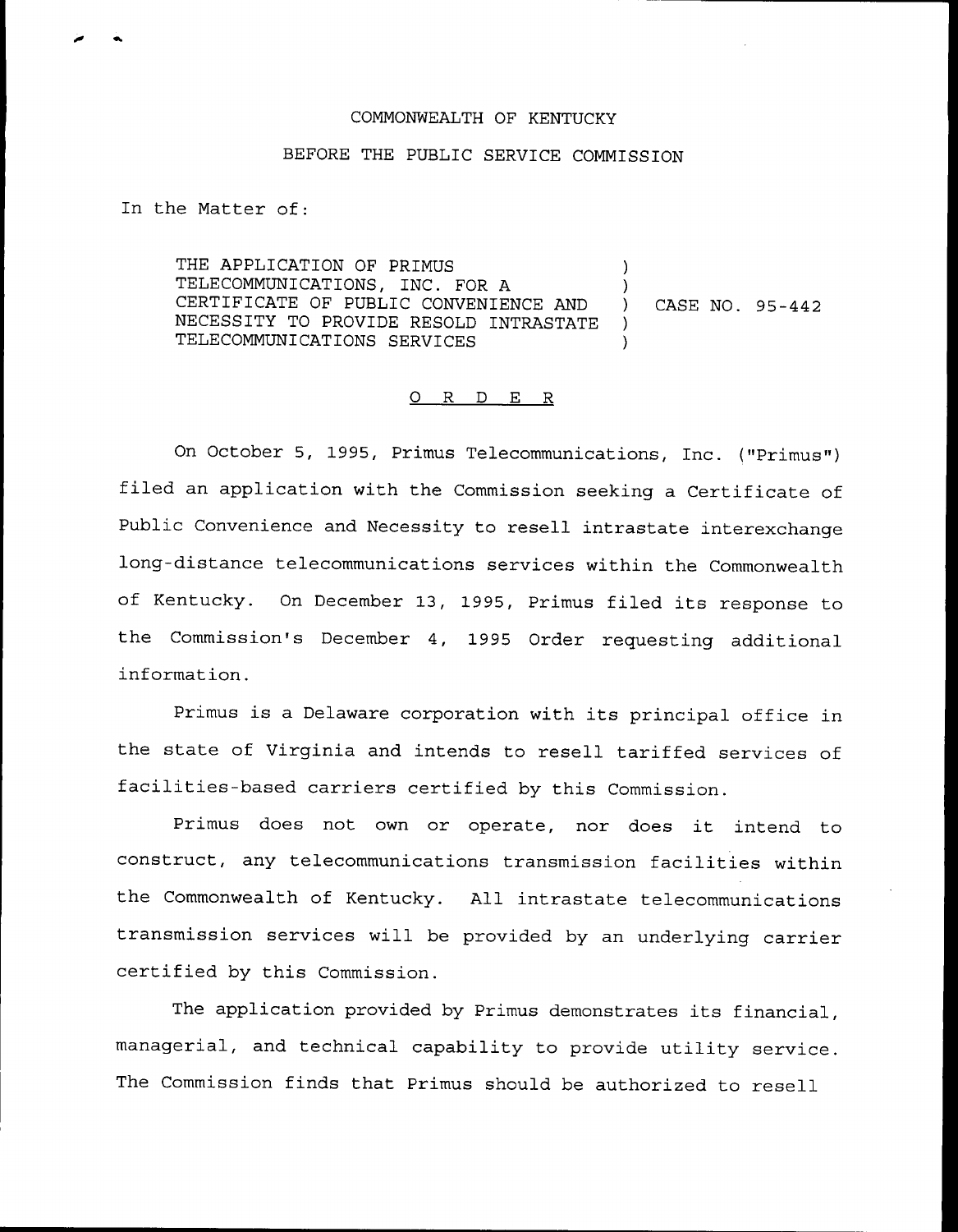intrastate interexchange long-distance telecommunications services within the Commonwealth of Kentucky.

Primus filed its proposed tariff on October 5, 1995. In response to the Commission's request for additional information, Primus filed revised tariff sheets on December 13, 1995. The Commission finds that the rates proposed by Primus, as revised on December 13, 1995, should be approved as the fair, just, and reasonable rates to be charged.

In Administrative Case No.  $306<sup>1</sup>$  the Commission stated the importance of eliminating possible customer confusion arising from the name of the billing service, rather than the name of the provider of telecommunications services, appearing on the bill. Accordingly, Primus should ensure that its name appears prominently on all bills issued to customers for services rendered.

The Commission, having considered the evidence of record and being otherwise sufficiently advised, HEREBY ORDERS that:

1. Primus be and it hereby is granted authority to resell intrastate interexchange long-distance telecommunications services within the Commonwealth of Kentucky on and after the date of this Order.

2. Primus shall ensure that its name appears prominently on all bills issued to customers for services rendered.

3. Primus's authority to provide service is strictly limited to those services described in this Order and Primus's application.

 $\mathbf{1}$ Administrative Case No. 306, Detariffing Billing and Collection Services, Order Dated April 30, 1990.